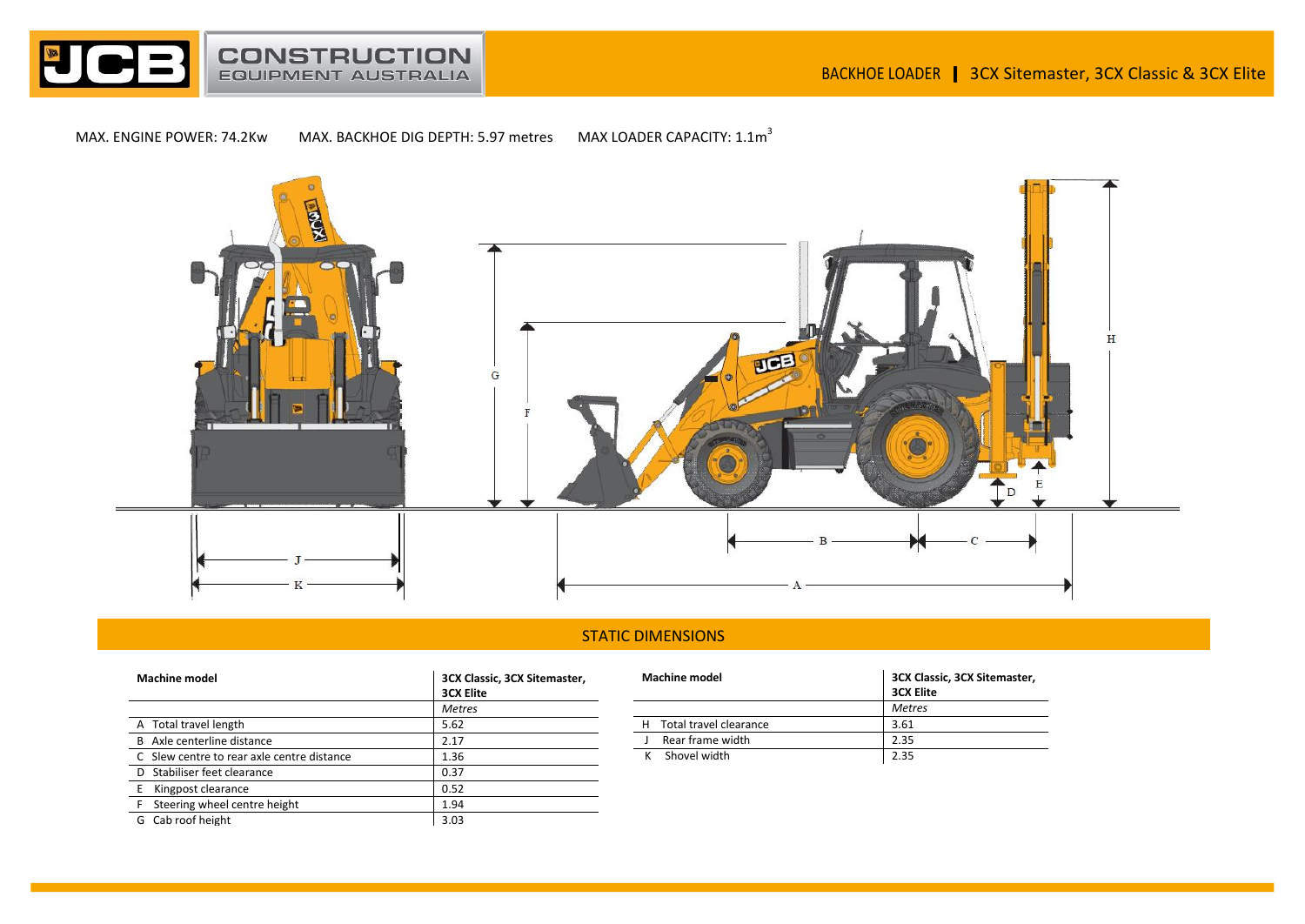

# BACKHOE LOADER | 3CX Sitemaster, 3CX Classic & 3CX Elite

## GROUND LINE ANGLES AND LOCAL CONTRACT CONTRACT ON A SERVICE OF THE CONTRACT OF THE CONTRACT OF THE CONTRACT OF

3CX Classic, 3CX Sitemaster, 3CX Elite

A. Approach angle 66°

- B. Interference angle/ramp to ground plane 120°
- C. Departure angle 20°



#### OPERATING WEIGHTS

| <b>Machine model</b> | 3CX Classic, 3CX Sitemaster,<br><b>3CX Elite</b> |
|----------------------|--------------------------------------------------|
| With 6-in-1 shovel   | 8070kg                                           |

Direct injection diesel, belt driven water pump, cold start aid – territory dependent.

| <b>Machine model</b>                   | 3CX          | <b>3CX Classic</b> | <b>3CX Elite</b>           |
|----------------------------------------|--------------|--------------------|----------------------------|
|                                        | Sitemaster   |                    |                            |
| Manufacturer                           | JCB.         | <b>JCB</b>         | <b>JCB</b>                 |
| Aspiration                             | Turbocharged | Turbocharged       | Turbocharged & Intercooled |
| Displacement (litres)                  | 4.4          | 4.4                | 4.4                        |
| No. of cylinders                       | 4            | 4                  | 4                          |
| Bore (mm)                              | 103          | 103                | 103                        |
| Stroke (mm)                            | 132          | 132                | 132                        |
| Rated engine (RPM)                     | 2200         | 2200               | 2200                       |
| Power ratings                          |              |                    |                            |
| Rated ISO 14396 - SAE J1995 Gross (kW) | 68.6         | 68.6               | 74.2                       |
| Maximum torque                         |              |                    |                            |
| Rated ISO 14396 - SAE J1995 Gross (Nm) | 400          | 408                | 440                        |
| Maximum torque (RPM)                   | 1200         | 1200               | 1300                       |

## ENGINE SUPPORT SYSTEM

Engine support system is designed for ease of daily checks, routine maintenance and longer service intervals.

| Fuel type                  | Diesel                                                                   |
|----------------------------|--------------------------------------------------------------------------|
| Fuel filter                | Replaceable cartridge plus water/sediment separator prefilter            |
| Air cleaner                | Dual, dry element type with self-cleaning internal air intake precleaner |
| Oil filter and lubrication | Full flow, spin-on type filter                                           |
| Cooling system             | Hot climate specification, pressurized 14.5 psi suction fan. Pressurised |
|                            | recovery tank with integral filler neck                                  |

## **STEERING**

| <b>Machine model</b>                  | 3CX Classic, 3CX Sitemaster,<br><b>3CX Elite</b> |
|---------------------------------------|--------------------------------------------------|
| Axles                                 | Steer drive                                      |
| Steering turns - lock to lock         | $2^{3/4}$                                        |
|                                       | <b>Metres</b>                                    |
| Kerb - kerb turning circle - unbraked | 8.1                                              |
| Loader clearance circle - unbraked    | 10.4                                             |
| Kerb - kerb turning circle - braked   | 6.9                                              |
| Loader clearance circle - braked      | 9.5                                              |

(Depending on tyre size, ground conditions etc.)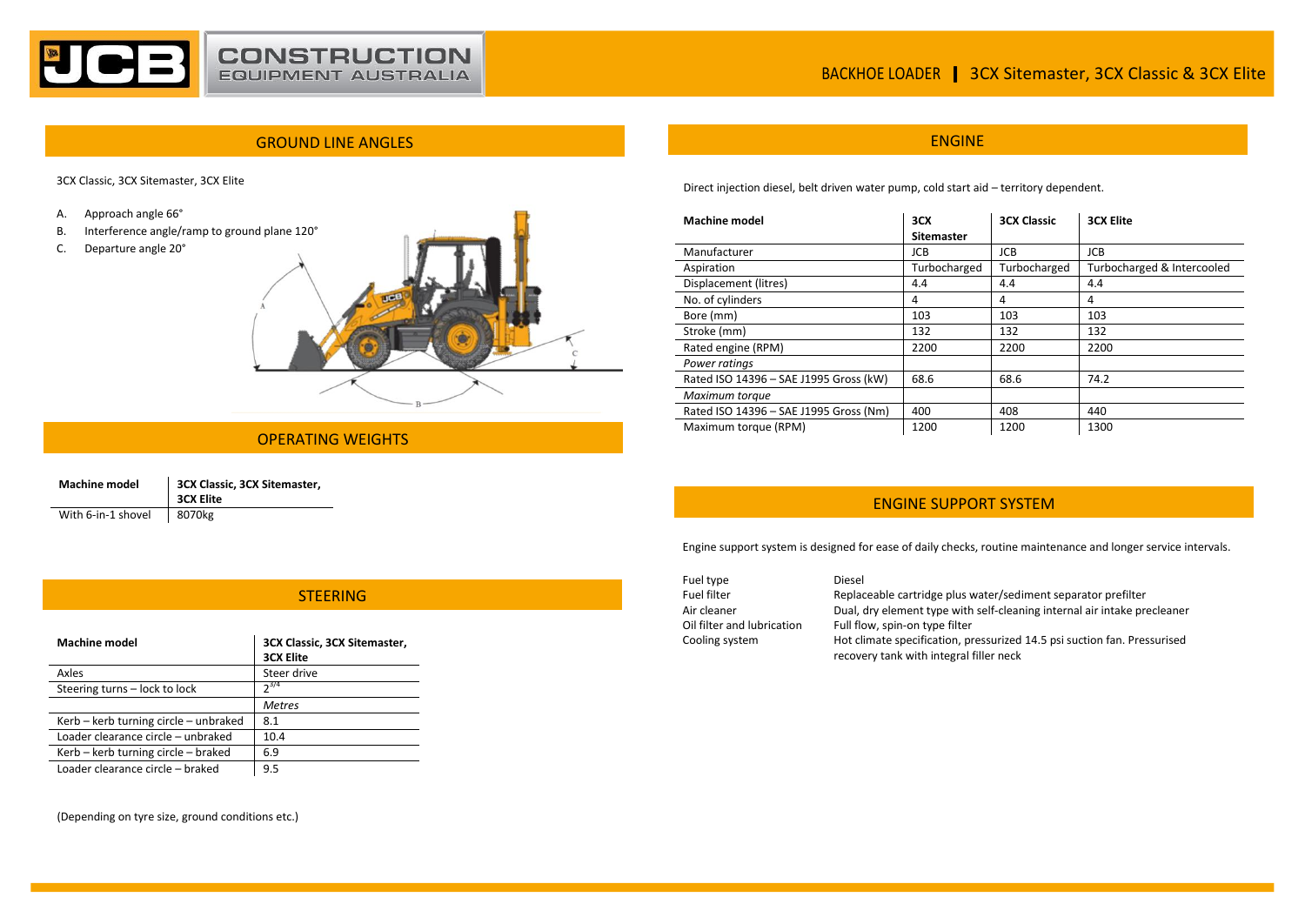#### ELECTRICAL AND INSTRUMENTATION

12 volt negative ground, utilizing wiring and connectors meeting IP69 water ingress test standard, central fuse panel.

| Gauges               | Tachometer, engine coolant temperature, fuel level, hourmeter, clock      |
|----------------------|---------------------------------------------------------------------------|
| Warning system       | Audible and visual system for engine oil, water in fuel, transmission oil |
|                      | temperature and pressure, park brake, air cleaner, alternator             |
| Battery              | 900 CCA/110 A/hr                                                          |
| Pre-wire             | Radio speakers (cab), beacon (all)                                        |
| Horn                 | Controlled from both front and rear                                       |
| Alternator           | 95 amp standard                                                           |
| Front working lights | 4 adjustable                                                              |
| Rear working lights  | 4 adjustable                                                              |
|                      |                                                                           |

### JCB TORQUE LOCK (3CX Elite model only)

An industry exlusive, JCB Torque Lock enables an operator to dramatically reduce travel time and improve fuel efficiency during roading operations.

Torque Lock incorporates a clutch which, when engaged, enables a direct connection between the engine and gearbox.

By "locking up" the torque converter slippage is eliminated. Torque Lock engages automatically in "A" mode in Autoshift models.

Torque Lock reduces fuel consumption by up to 25%, maintains road speed up hills for longer and allows the machine to reach its destination quicker or increase its working radius.

### REAR AXLE

JCB rear axles are designed and built specifically for backhoe loaders and accept a wide variety of tyre combinations.

| <b>Machine model</b> | 3CX Sitemaster, 3CX Classic, 3CX Elite               |
|----------------------|------------------------------------------------------|
| Type                 | JCB epicyclic hub reduction with torque proportional |
| Limited slip         | Option                                               |
| Axle ratings         | Кa                                                   |
| Static load rating   | 25000                                                |
| Dynamic load rating  | 12500                                                |
| Steering ram         | Powered track rod                                    |

#### **FRONT AXI F**

JCB front axles are designed and built specifically for backhoe loaders and accept a wide variety of tyre combinations.

| <b>Machine model</b> | 3CX Sitemaster, 3CX Classic, 3CX Elite   |
|----------------------|------------------------------------------|
| Type                 | JCB steer drive with torque proportional |
| Axle ratings         | Кa                                       |
| Static load rating   | 16500                                    |
| Dynamic load rating  | 8300                                     |
| Oscillation angle    | $16^{\circ}$                             |
| Steering ram         | Powered track rod                        |

#### **TRANSMISSION**

JCB Transmissions are designed and built specifically for JCB Backhoe Loaders. They feature synchronized shifting in all gears. Powershuttle between forward and reverse. Ground speeds are designed to maximise productivity. Operational JCB 6-speed autoshift transmission features automatic upshift and downshift between 4th, 5<sup>th</sup> and 6<sup>th</sup> gear controlled by machine travel speed and incorporates a kickdown pedal to select first gear. The operator may use the Austoshift in manual mode when operator control of shift points is desired. The JCB Powershift transmission allows fast gear changing without losing speed or momentum on gradients. The integral torque converter and electrically operated reversing shuttle help this backhoe loader produce fast cycle times for real wheeled loader performance. Low  $1<sup>st</sup>$  and  $2<sup>nd</sup>$  gear ratios provide excellent tractive effort for loading and sitestripping. JCB transmissions feature a SAHR clutch park brake, hydraulic release, spring engaged.

| <b>Machine model</b>   | <b>3CX Sitemaster, 3CX</b> | <b>3CX Elite</b> |
|------------------------|----------------------------|------------------|
|                        | Classic                    |                  |
| Manufacturer           | <b>JCB</b>                 | <b>JCB</b>       |
| Type                   | Powershift                 | Autoshift        |
| Torque converter (mm)  | 305                        | 305              |
| Torque converter ratio | 2.54:1                     | 2.54:1           |
| <b>Torque Lock</b>     | N/A                        | Option           |
| Gears forward/reverse  | 4/4                        | 6/4              |
| Gear selection         | Powershift                 | Powershift       |
| Shuttle control - F/R  | Power shuttle              | Power shuttle    |
| Travel speeds          | Kph                        | Kph              |
| Tyres equipped         | F: 12.5x18                 | F: 12.5x18       |
|                        | R: 18.4x26                 | R: 16.9x28       |
|                        | (T219 JCB SM)              | (T219 JCB SM)    |
| Gear 1                 | 5.4                        | 5.1 F/6.8 R      |
| Gear 2                 | 10.0                       | 8.6 F/8.4 R      |
| Gear 3                 | 22.5                       | 11.6 F/22.8 R    |
| Gear 4                 | 38.3                       | 18.7 F/29.5 R    |
| Gear 5                 |                            | $31.1 F/-$       |
| Gear <sub>6</sub>      | $\overline{\phantom{a}}$   | 47 $F$ /-        |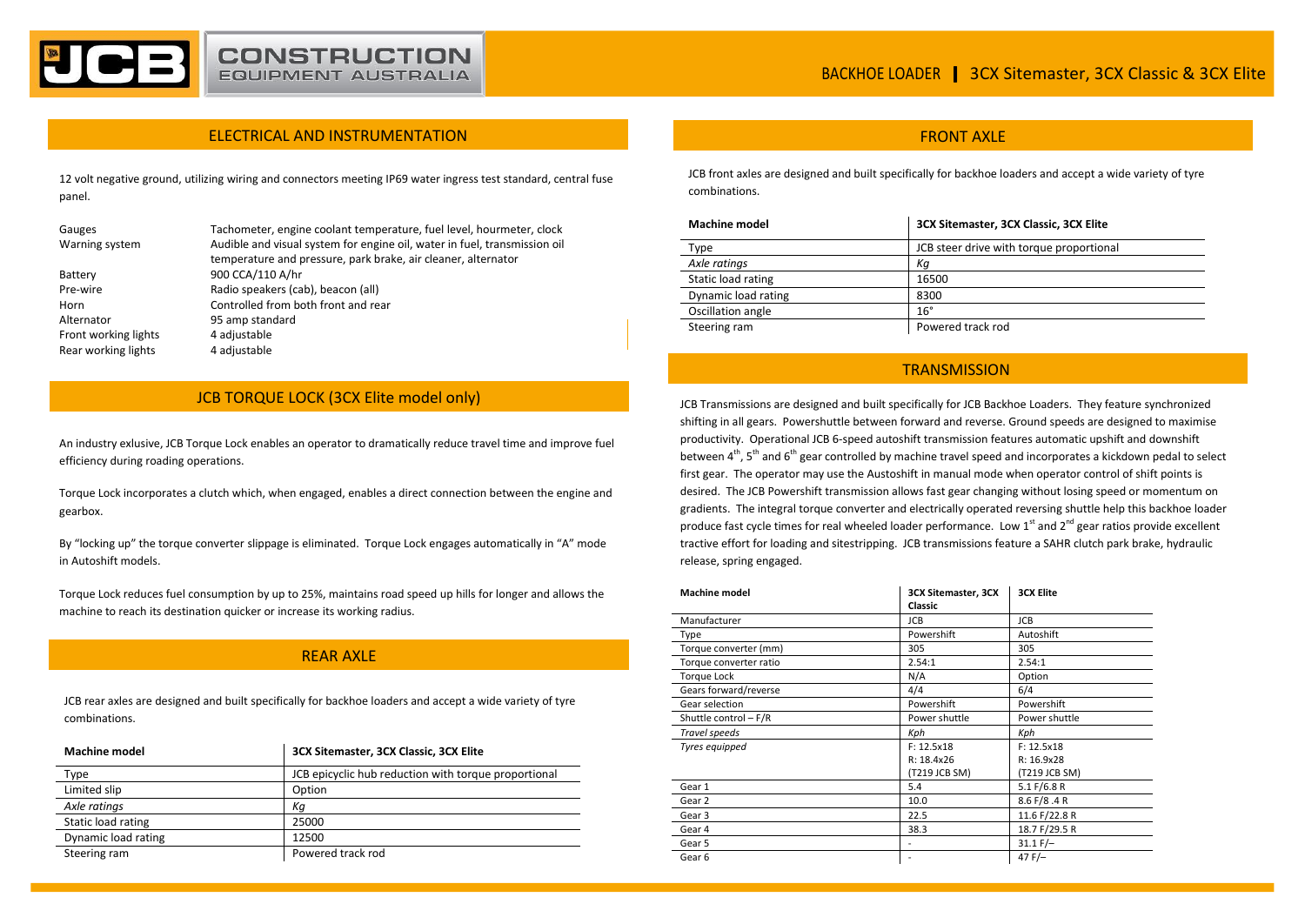#### **CAB**

**CONSTRUCTION**<br>EQUIPMENT AUSTRALIA

Excellent visibility (and safety) is provided by the extra-large tinted glass areas of  $6.4m^2$ . Cab frame is ROPS and FOPS approved for maximum operator protection. ISO standard 3471 and 3449 (SAE J1040 and J231).

- A fully adjustable seat with lumbar support combines with ergonomically positioned controls to minimise operator fatigue.
- The in-cab noise levels are the lowest in the business for maximum operator comfort.
- A radio location is provided as standard plus twin speakers for stereo sound
- Cab provides easy access through a two door frame. Rear side windows open either partially or fully for extra ventilation.
- Standard features include: lap seat belt, 3 speed fresh air/recycle heater, front and rear screen wash/wipers, front and rear horn, exterior mirrors and flat easy-clean floor.
- The instrument panel is positioned to the right-hand side for ease of viewing from either the loading or excavating position and has an optional lockable cover for vandal-proofing. Engine speed, fuel and coolant temperature gauges, (and clock on cab builds) are mounted in the panel.
- A high performance air conditioning system is optionally available providing the operator with a cool working environment when working in high temperatures.
- Mechanical suspension seat gives the operator a comfortable operating position.
- An optionally available heated air suspension seat gives the operator the ultimate comfort with automatic compensation for weight.
- An in-cab hot drinks machine provides the operator with a hot beverage where site facilities don't exist.
- Optional heated front windscreen removes built up frost in minutes.

## MANUAL CONTROL (3CX Sitemaster only)

- Two floor-mounted levers control the excavator operations, providing excellent feel and feedback of the hydraulics, while the loader is operated via a manual floor-mounted control lever to the right hand.
- To operate the excavator auxiliary circuit (e.g. hammer) the left foot pushes the floor button and lifts off to stop.
- To operate the Extradig the right foot pushes a rocker pedal forwards out, backwards in.
- To operate the excavator bi-directional auxiliary circuit, use the left-hand lever proportional roller switch.
- To operate the 6-in-1, use the shadow lever next to the loader control lever.

## ADVANCED EASYCONTROL (3CX Classic & 3CX Elite models only)

Advanced EasyControl is an alternative hydraulic control system available on select JCB 3CX and 4CX backhoe loaders. Buliding on the successful EasyControl system, it offers even higher levels of operator comfort, control and performance. Features include: seat mounted controls which operate both the excavator and loader; plus a telescopic steering column with integrated forward and reverse control for greater comfort. In addition, Advanced EasyControl boasts high output variable flow hydraulics which provide full flow on demand for increased fuel efficiency, faster digging cycles and maximum productivity, and additional filtration for improved efficiency and reliability. Auto-up function for stabiliser legs and Boom Lock.

#### POWER BRAKES

The JCB class leading hydraulic power brakes system is fitted as standard and ensures low effort, effective, fade-free braking. The self-adjusting, multi-disc arrangement is inboard mounted and is oil immersed for minimum maintenance and a long operating life.

- A 3 position switch allows the selection of 2 wheel drive with 2 wheel braking; 2 wheel drive with 4 wheel braking or 4 wheel drive with 4 wheel braking.
- Twin brake pedals provide tighter turning circle and enhanced steering control on slippery ground.
- Automatic compensation ensures "straight" machine braking
- Accumulator back-up provides maximum safety under all conditions and in the case of dead engine applies 4 wheel braking.
- Transmission logic and spring on/hydraulic release 4WD clutch means that the park brake is always applied to front and rear axles for effective braking.
- Increased back off in the brake packs reduces friction and saves fuel.
- Uses the main hydraulic system oil which eliminates the need for a separate brake oil reservoir which also reduces service costs.
- Class leading brakes have proportional braking effort through the pedal travel.
- $\bullet$  Disc diameter: 220mm. Friction area: 129,000mm<sup>2</sup> per brake.
- For powershift transmissions, the integral park brake is a ball and ramp, oil immersed type located within the transmission and will hold the machine on 1:3 gradients. It is an over-centre type, adjustable within the cab, with transmission disconnect to prevent premature brake pad wear. There are 5 friction brake discs having an outside diameter of 127mm. Frictional area per brake disc is 47.65cm<sup>2</sup> giving a total frictional area of 476.5cm<sup>2</sup>.

#### **TYRES**

JCB front axles are designed and built specifically for backhoe loaders and accept a wide variety of tyre combinations.

| <b>Machine model</b> | 3CX Sitemaster, 3CX Classic, 3CX Elite |
|----------------------|----------------------------------------|
| Front                | 12.5 x 18 x 10 Traction or Industrial  |
|                      | 400/70 R18 Traction or Industrial      |
|                      | 340/80 R18 Traction or Industrial      |
| Rear                 | 16.9 x 28, 12PR Traction or Industrial |
|                      | 18.4 x 26, 12PR Traction or Industrial |
|                      | 440/80 R28, Traction                   |
|                      | 480/80, R26 Radial Industrial          |

JCB branded traction and industrial, Michelin XMCL and Power CL, Goodyear IT520 and IT530.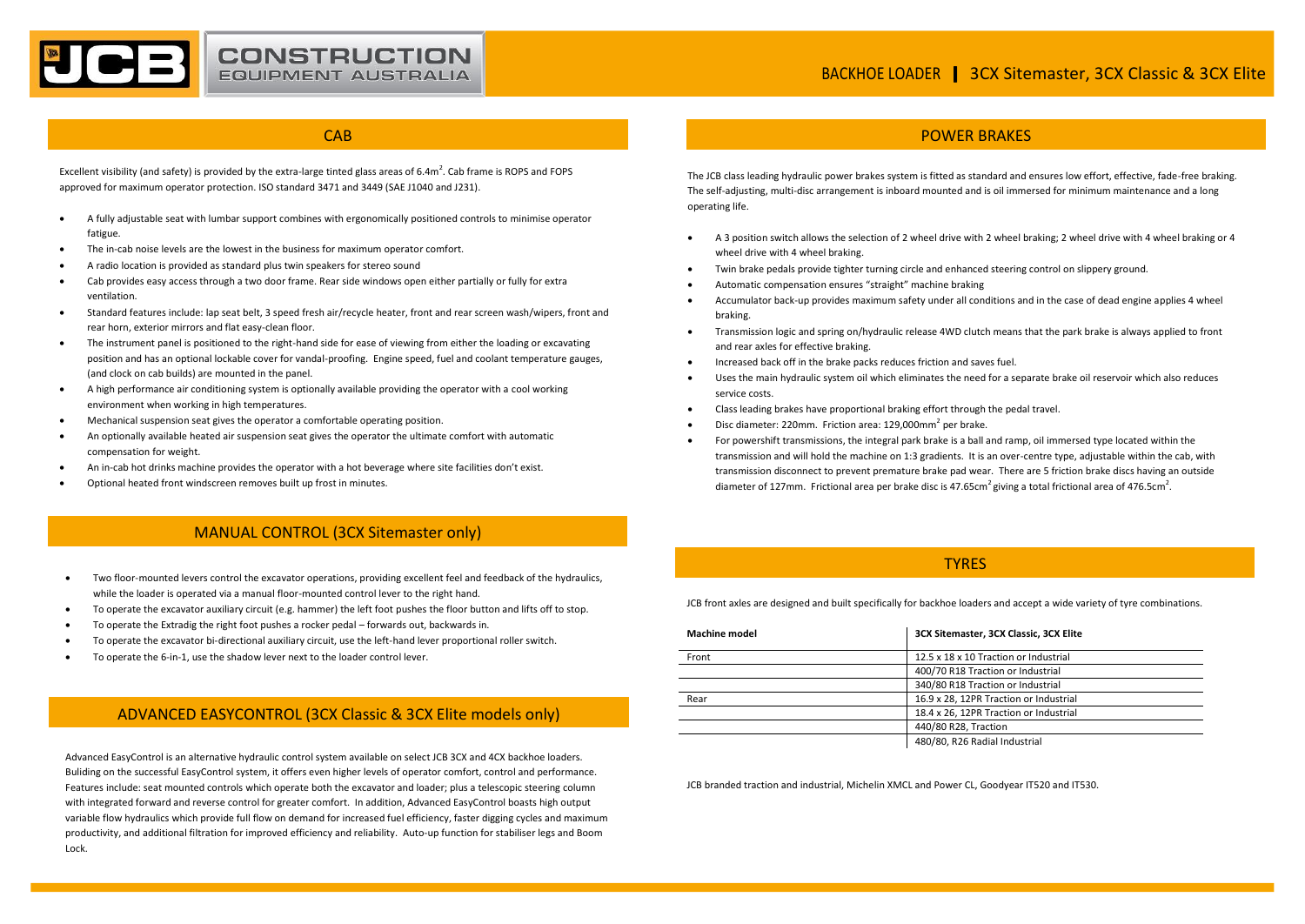#### JCB SMOOTH RIDE SYSTEM

**CONSTRUCTION EQUIPMENT AUSTRALIA** 

The JCB Smooth Ride System (SRS) consists of a dry nitrogen and oil filled accumulator installed in line with the loader lift cylinders. When activated, the SRS allows the loader arms to float. This action counteracts variations in road or site surfaces and provides the operator with a smoother and more comfortable ride. The JCB SRS is manually controlled, via a rocker switch on the instrument panel, for maximum benefit and user flexibility.

#### JCB POWERSLIDE (3CX Classic & 3CX Elite models only)

Exclusive to JCB, this factory fit option enables the excavator's sideshift carriage to be hydraulically powered across the rearframe by the operation of a pedal or joystick-mounted proportional switch (EasyControl and Advanced EasyControl) in the cab. With this feature there is no need to "push" the carriage across with the bucked avoiding ground damage and the need to relocate the whole machine.

#### SERVICE CAPACITIES

| <b>Machine model</b>        | 3CX Sitemaster, 3CX Classic, 3CX Elite |
|-----------------------------|----------------------------------------|
|                             | Litres                                 |
| Cooling system              | 18.5                                   |
| Fuel tank                   | 160                                    |
| Engine oil with filter      | 15                                     |
| Gearbox with filter         | 16                                     |
| Rear axle                   | 16                                     |
| Front drive axle            | 16                                     |
| Hydraulic system incl. tank | 132                                    |

## AUXILIARY CIRCUITS

The jCB hydraulic hand-held tool circuit, an industry exclusive, can run a variety of tools including breakers, pumps and disc cutters, and eliminates the need for separate power packs – also available is a 9 metre retractable hose reel.

Meets the EHTMA Class C tools operation (pressure: 2000 psi, maximum flow: 20 lpm)

The JCB Hammer circuit has the ability to switch between low-flow and high-flow circuits to operate single flow attachments such as hammers, patch planers and compactors.

A combined hammer and bi-directional circuit is also available with the ability to switch between low-flow and high-flow circuits to operate the full range of attachments for incredible versatility.

### HYDRAULIC SYSTEM

The Open Centre system (3CX Sitemaster) uses three gear pumps and Hydraulic Speed Control (HSC) with a power modulation valve that automatically varies hydraulic power to match digging conditions for extra performance, control and power.

- In the EcoDig mode the innovative three pump design allows excavating at lower RPM (up to 1700 RPM) to reduce fuel consumption and engine emissions by up to 15%, without reducing performance.
- A Power Modulation Valve automatically varies the hydraulic power to match digging conditions to improve performance and efficiency – automatically dumps one pump when  $4<sup>th</sup>$  gear is selected on powershift models.
- The HSC switch enables controlled use of hydraulic response depending upon application.
- An independent pump powers the Extradig dipper so that it can extend or retract without breaking the digging cycle. This allows faster cycle times and simultaneous use of the telescopic and normal excavator actions in operations such as grading and bank dressing.

The Closed Centre system (3CX Classic & 3CX Elite) uses a single variable flow axial piston pump/ This load sensing system matches flow to work demand improving productivity and efficiency. Both systems incorporate:

- Ergonomically positioned levers allowing excellent control of the loader and backhoe.
- A full flow 10 micron filter that ensures oil stays free of contaminants.

| <b>Machine model</b>                                      | 3CX<br>Sitemaster. | <b>3CX Classic, 3CX Elite</b> |
|-----------------------------------------------------------|--------------------|-------------------------------|
| Open centre systems (Gear pumps) @ 1700<br><b>RPM</b>     | l/min              | l/min                         |
| - Manual Control (Gear pump)                              |                    |                               |
| - Pump $1 & 3$                                            | 73                 |                               |
| - Pump 2                                                  | 51                 |                               |
| Closed centre systems (Piston pumps) @<br><b>2200 RPM</b> | l/min              | l/min                         |
| - Advanced EasyControl                                    |                    | 165                           |
|                                                           |                    |                               |
| System relief pressure [bar(psi)]                         | 251 (3650)         | 251 (3650)                    |

#### OPTIONAL ACCESSORIES

- Front bumper bars protect the front bonnet when loading into high sided lorries
- Heated front windscreen
- Stabiliser street pads
- Eberspacher cold climate heater
- Reverse alarm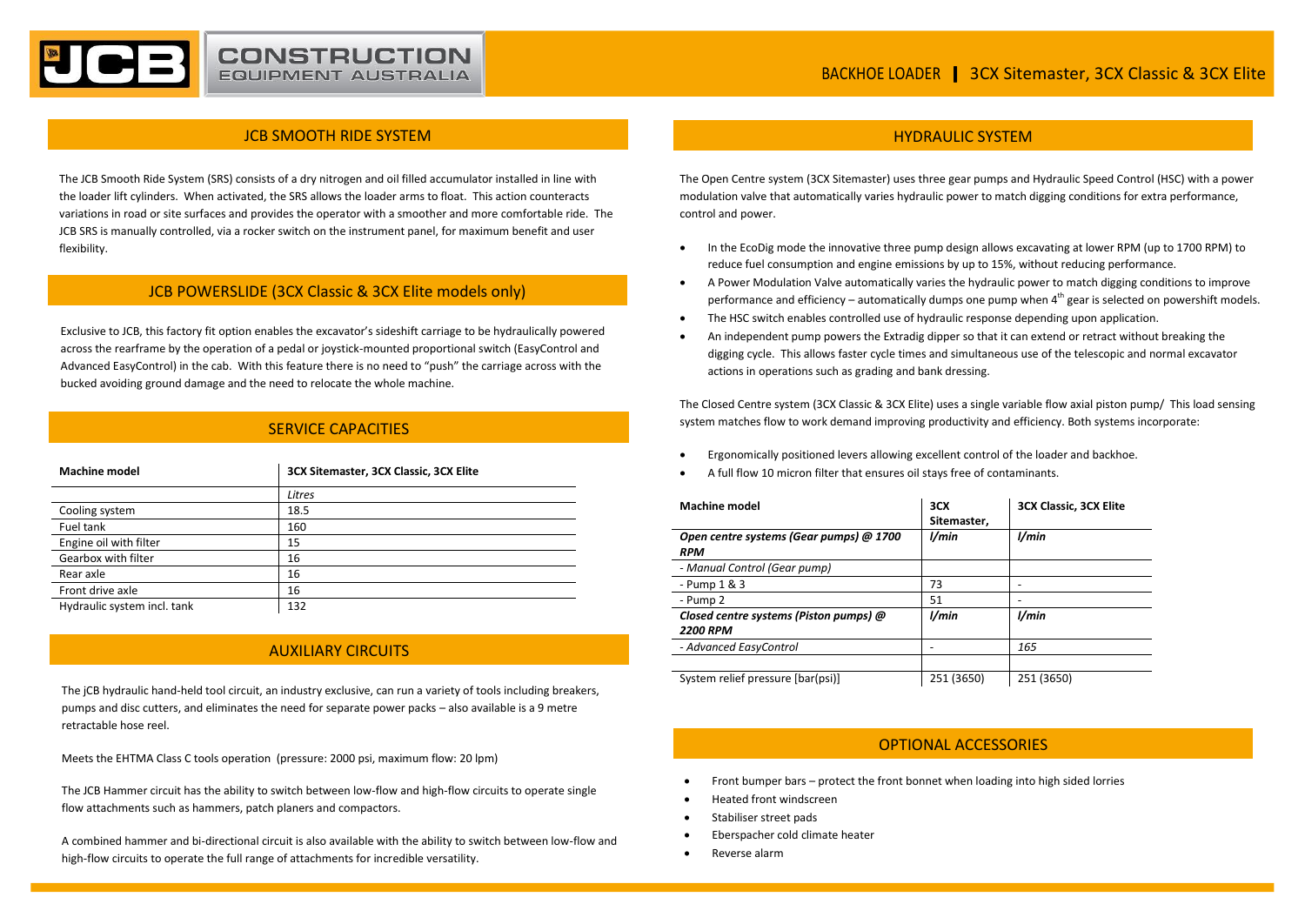# BACKHOE LOADER | 3CX Sitemaster, 3CX Classic & 3CX Elite

## LOADER DIMENSIONS



|              |                                        | 3CX Sitemaster, 3CX Classic, 3CX Elite |
|--------------|----------------------------------------|----------------------------------------|
|              | With 6-in-1 shovel:                    | <b>Metres</b>                          |
| M            | Dump height                            | 2.72                                   |
| N            | Load over height                       | 3.20                                   |
| O            | Loader hinge pin height                | 3.45                                   |
| P            | Pin forward reach                      | 0.36                                   |
| Q            | Reach at ground (toe plate horizontal) | 1.37                                   |
| $\mathsf{R}$ | Max. reach at full height              | 1.15                                   |
| <sub>S</sub> | Reach at full height fully dumped      | 0.78                                   |
| $\mathsf{T}$ | Dig depth                              | 0.10                                   |
| U            | Roll back at ground                    | $45^{\circ}$                           |
| $\vee$       | Dump angle                             | $43^\circ$                             |
|              | Jaw opening width                      | 0.95                                   |

Loader buckets are listed according to size and application. All buckets are drilled to accept optional auxiliary cutting edge or teeth. Flat top box section provides rigidity and assists in bucket leveling. Front bolt on edge standard on all models.

#### **Capacity SAE**

| Width (mm) | Rated (m <sup>3</sup> ) | Struck (m <sup>3</sup> ) |
|------------|-------------------------|--------------------------|
|            |                         | <b>GP Shovel</b>         |
| 2235       | 1.0                     | 0.83                     |
| 2350       | 1.1                     | 0.91                     |
|            |                         | 6-in-1 shovel            |
| 2235       | 1.0                     | 0.76                     |
| 2350       | 1.0                     | 0.76                     |

## LOADER DIMENSIONS – Forklift Performance Data



#### **3CX Sitemaster, 3CX Classic, 3CX Elite**

|          |                             | 6-in-1 shovel mounted forks | Quickhitch mounted forks<br>(Optional) |
|----------|-----------------------------|-----------------------------|----------------------------------------|
|          |                             | <b>Metres</b>               | <b>Metres</b>                          |
| W        | Forks - tine length         | 1.1                         | 1.1                                    |
|          | Forks - tine width          | 0.08                        | 0.08                                   |
| $\times$ | Forks reach at ground level | 2.66                        | 2.03                                   |
| Y        | Forks reach at full height  | 2.25                        | 1.72                                   |
| Z        | Forks lift height - max.    | 2.92                        | 3.27                                   |
|          | Fork spacing – min.         | 0.2                         | 0.2                                    |
|          | Fork spacing - max.         | 2.17                        | 1.03                                   |
|          | SWL @ 500mm load centres    | 1000 kg                     | 2000 kg                                |

# LOADER ATTACHMENTS LOADER ATTACHMENTS – Forklift Performance and Data

|          |                             |                             | 3CX Sitemaster, 3CX Classic, 3CX Elite |  |  |
|----------|-----------------------------|-----------------------------|----------------------------------------|--|--|
|          |                             | 6-in-1 shovel mounted forks | Quickhitch mounted forks<br>(Optional) |  |  |
|          |                             | <b>Metres</b>               | <b>Metres</b>                          |  |  |
| W        | Forks - tine length         | 1.1                         | 1.1                                    |  |  |
|          | Forks – tine width          | 0.08                        | 0.08                                   |  |  |
| $\times$ | Forks reach at ground level | 2.78                        | 2.18                                   |  |  |
| Y        | Forks reach at full height  | 2.38                        | 1.81                                   |  |  |
| z        | Forks lift height - max.    | 2.85                        | 3.23                                   |  |  |
|          | Fork spacing - min.         | 0.2                         | 0.2                                    |  |  |
|          | Fork spacing - max.         | 2.17                        | 1.03                                   |  |  |
|          | SWL @ 500mm load centres    | 1000 kg                     | 2000 kg                                |  |  |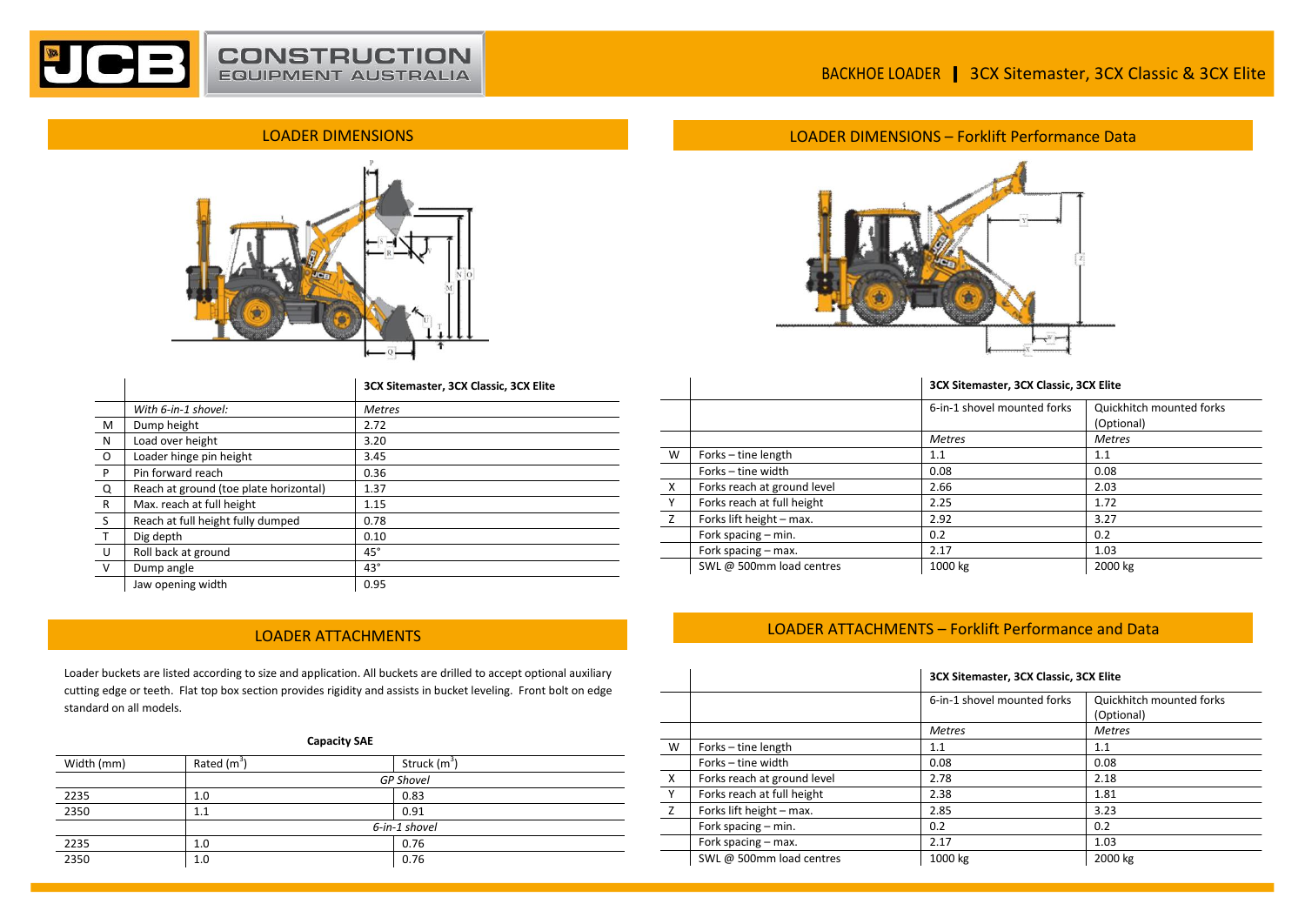

# BACKHOE LOADER | 3CX Sitemaster, 3CX Classic & 3CX Elite

#### LOADER PERFORMANCE

|                          | 3CX Sitemaster, 3CX Classic, 3CX Elite |
|--------------------------|----------------------------------------|
| With 6-in-1 shovel:      | kaf                                    |
| Loader breakout - shovel | 6531                                   |
| Loader breakout - arms   | 4732                                   |
| Max. lift capacity 2.24m | 3229                                   |
| Max. lift capacity 2.34m | 3169                                   |
| Clamping force           | 2940                                   |

| Width*   | Capacity SAE         |                       |                 |              |
|----------|----------------------|-----------------------|-----------------|--------------|
| Мm       | Rated m <sup>3</sup> | Struck m <sup>3</sup> | Angle (degrees) | <b>Teeth</b> |
| 381-1676 | 0.07                 | 0.06                  | 30              |              |
| 305-1067 | 0.12                 | 0.10                  | 60              |              |

\*Including sidecutters. Width less sidecutters deduct 25mm.

## BACKHOE ATTACHMENTS - Standard Profile Bucket

| Width*           | Capacity SAE         |                       | Weight (+ teeth) |       |
|------------------|----------------------|-----------------------|------------------|-------|
| Мm               | Rated m <sup>3</sup> | Struck m <sup>3</sup> | Κg               | Teeth |
| 229              | 0.04                 | 0.03                  | 95               |       |
| $305+$           | 0.06                 | 0.05                  | 102              | 3     |
| 356+             | 0.075                | 0.06                  | 105              | 3     |
| 400 <sup>+</sup> | 0.09                 | 0.07                  | 109              | 3     |
| 457†             | 0.12                 | 0.09                  | 116              | 3     |
| 610 <sup>+</sup> | 0.17                 | 0.13                  | 140              | 4     |
| 800+             | 0.24                 | 0.17                  | 162              | 5     |
| 950+             | 0.30                 | 0.21                  | 198              | 5     |

## BACKHOE ATTACHMENTS – Deep Profile Bucket

TAPERED BUCKETS

| Width* | Capacity SAE         |              | Weight (+ teeth) |       |
|--------|----------------------|--------------|------------------|-------|
| Мm     | Rated m <sup>3</sup> | Struck $m^3$ | Кq               | Teeth |
| 305    | 0.09                 | 0.07         | 102              |       |
| 356    | 0.11                 | 0.09         | 117              | 3     |
| 457    | 0.16                 | 0.13         | 122              | З     |
| 610    | 0.23                 | 0.18         | 142              |       |
| 800    | 0.30                 | 0.24         | 163              | 5     |
| 950    | 0.38                 | 0.30         | 183              |       |
| 1100   | 0.48                 | 0.34         | 203              |       |

\*Including sidecutters. Width less sidecutters deduct 25mm.

\*Including sidecutters. Width less sidecutters deduct 25mm.

V Dump angle 43°

† Available with additional wear strips to give added strength and rigidity.

#### DITCHING BUCKETS

| Width* | Capacity SAE         |                       | Weight |
|--------|----------------------|-----------------------|--------|
| Мm     | Rated m <sup>3</sup> | Struck m <sup>3</sup> | Кa     |
| 1525   | N. 22                | 0.155                 | 150    |
| 1830   | 0.26                 | 0.186                 | 177    |